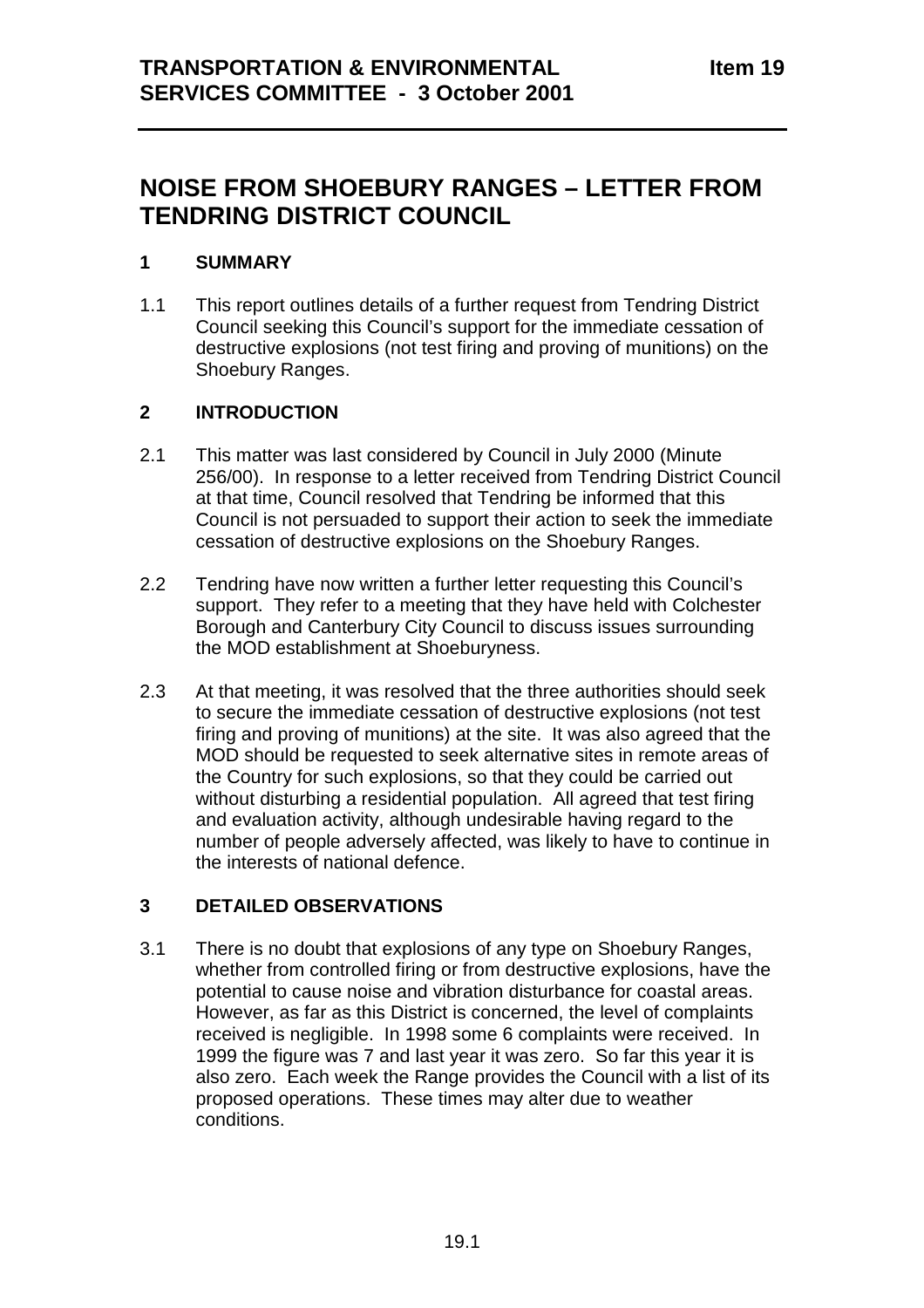# **TRANSPORTATION & ENVIRONMENTAL SERVICES COMMITTEE - 3 October 2001**

- 3.2 However, it must also be borne in mind that the facility on Shoebury has been in operation for many years and provides a unique test facility for long distance firing over soft sand.
- 3.3 The ranges and associated facilities do not provide the same level of employment now as they did several years ago when in excess of 1000 people were employed there. The current total is understood to be around 200. Nevertheless, the facility is important not just as a source of employment, but also for its effect on the economy of the surrounding area.
- 3.4 Whilst there can be some sympathy with the concerns raised by Tendring, it is considered that the frequency of explosions on the ranges and the actions taken to limit disturbance do not warrant action to limit activity.
- 3.5 In any event, it seems slightly odd that Tendring District Council should accept the continuing existence of the facility, but seek to curb an activity that makes up only a proportion of the loud explosions that take place there.

### **4 ENVIRONMENTAL IMPLICATIONS**

4.1 The detonation of explosives does have the potential to create noise and disturbance.

### **5 RECOMMENDATION**

6.1 It is proposed that the Council **RESOLVES**

That Tendring District Council be informed that this Council still is not persuaded to support any action to seek the immediate cessation of destructive explosions on the Shoebury Ranges. (CEX)

Paul Warren

Chief Executive

 $\frac{1}{2}$  ,  $\frac{1}{2}$  ,  $\frac{1}{2}$  ,  $\frac{1}{2}$  ,  $\frac{1}{2}$  ,  $\frac{1}{2}$  ,  $\frac{1}{2}$  ,  $\frac{1}{2}$  ,  $\frac{1}{2}$  ,  $\frac{1}{2}$  ,  $\frac{1}{2}$  ,  $\frac{1}{2}$  ,  $\frac{1}{2}$  ,  $\frac{1}{2}$  ,  $\frac{1}{2}$  ,  $\frac{1}{2}$  ,  $\frac{1}{2}$  ,  $\frac{1}{2}$  ,  $\frac{1$ 

### **Background Papers:**

Letter from Tendring District Council dated 9<sup>th</sup> May 2000. Letter from Tendring District Council dated 10<sup>th</sup> July 2001. Letter from Rochford District Council to Tendring as a holding response dated 17<sup>th</sup> August 2001.